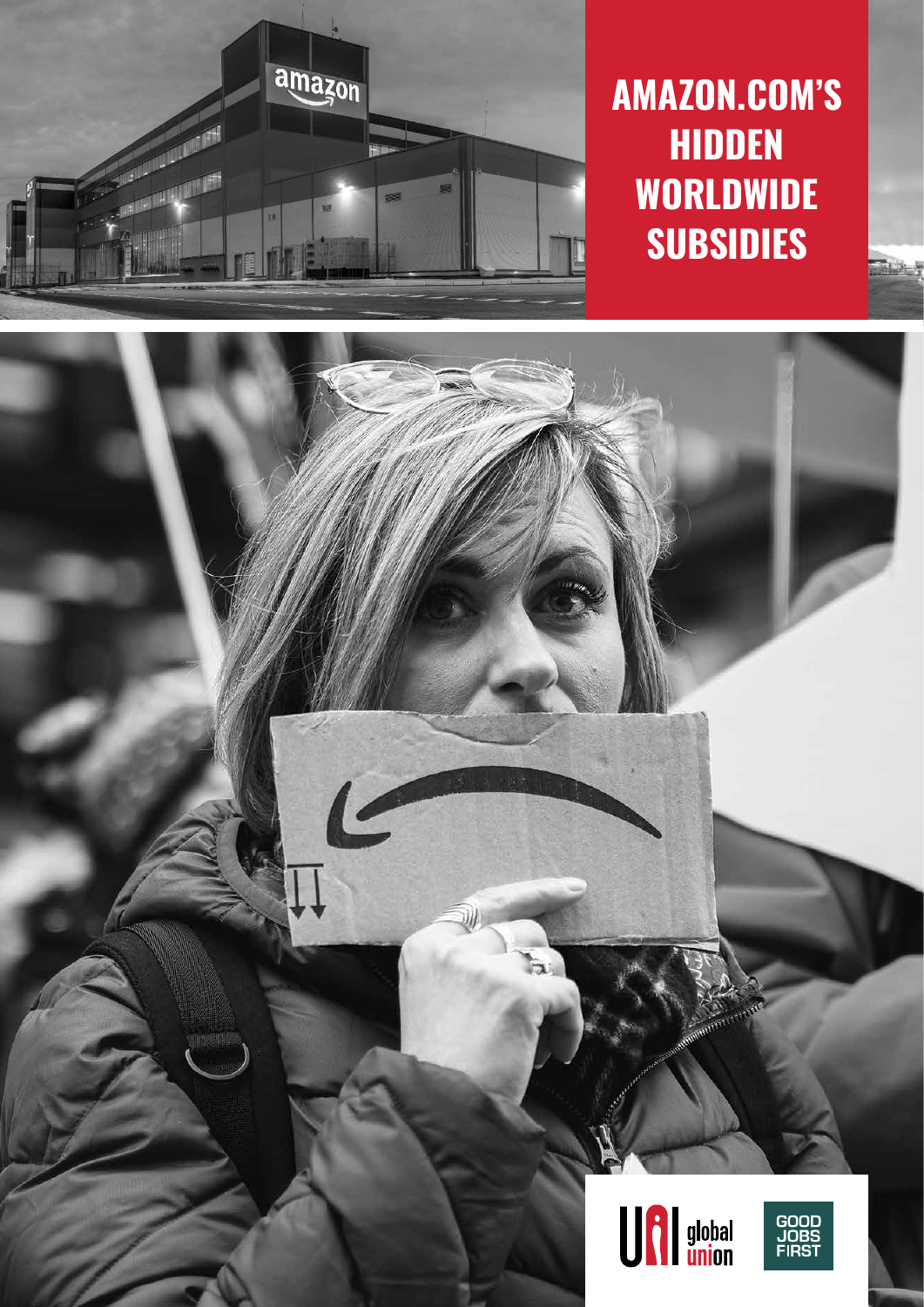

#### **Authors:**

**Kenneth P. Thomas Kasia Tarczynska Arlene Martinez Christine Wen Greg LeRoy**

Cover Photo: Cesar Caprioli Back Cover Photo: Adrian Sulyok Design: Catalina Gonzalez



#### **Good Jobs First and UNI Global Union January 2022**

© Copyright 2022 by Good Jobs First and UNI Global Union. All Rights Reserved.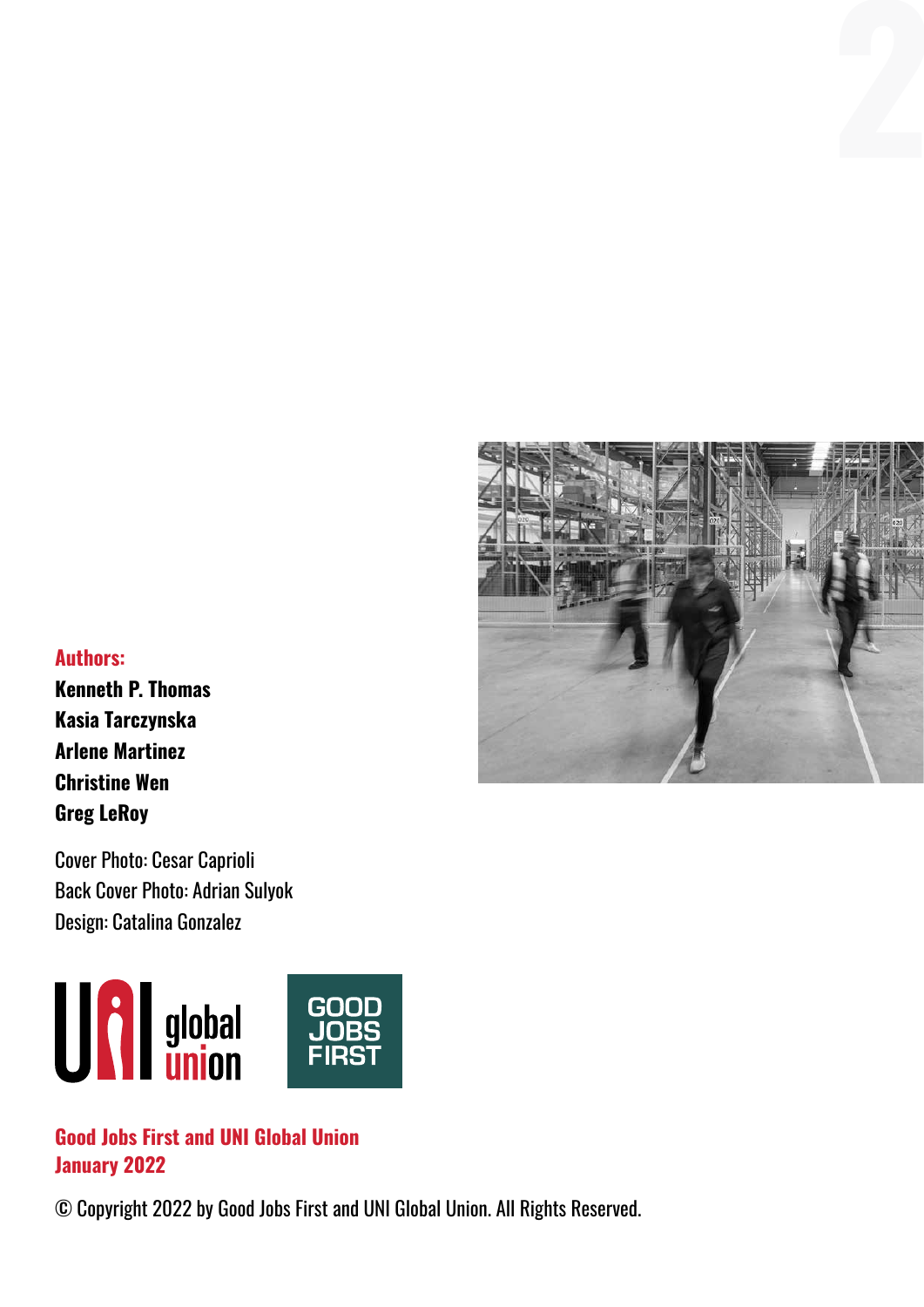# **2 3 EXECUTIVE SUMMARY**

Amazon.com, Inc., always known in the United States for its aggressive tax avoidance, and since 2012 also known for systematically seeking economic development subsidies that now total more than \$4.18 billion in the United States, has also received tax breaks for its facilities in many other nations. From what little is known in other countries, Amazon has received at least \$4.7 billion overall. Because of poor disclosure practices in these countries, the costs of most such deals are hidden: the total is undoubtedly significantly higher.



Whether in a warehouse in Poland, a data center in Brazil or an office complex in the U.S., the available evidence suggests Amazon seeks to cut its costs in every way, including through an aggressive pursuit of public subsidies. They are one way Amazon gains marketshare advantage. But consistent with its recent, more-secretive history in the U.S., in

other nations, the company does not voluntarily announce the value of the incentives it has qualified for or negotiated. Unfortunately, most governments acquiesce in this corporate secrecy.

The best-documented subsidy package costs include:

- ► at least €4.4 million (USD 5.1 million) for a warehouse in Asturias, Spain;
- ► \$2.3 million in 2011 for a call center in Edinburgh, Scotland;
- ► \$1.3 million in 2012 for a warehouse in Sevrey, France, near Lyon;
- ► €13.35 million (USD 15.6 million) for a warehouse in Leipzig, Germany; and
- ► €8.95 million (USD 10.44 million) for a warehouse in Fife, Scotland.

In addition, we have well-founded estimates on subsidies for the following two projects:

- ► C\$325.6 million (USD 262.6 million) for a data center in Montréal, Québec, Canada; and
- ► \$180 million for a data center in Saõ Paulo, Brazil.
- ► (All exchange rates as of October 2021)

Our research has also identified perhaps as many as 407 facilities in 13 countries where evidence exists, or we have reason to believe, that Amazon has been subsidized with public monies. The countries include:

- ► Argentina (for a data center)
- ► Bahrain (for a data center)
- ▶ Brazil (for one data center and eight warehouses)
- ► Canada (which has one data center and about 30 warehouses)
- ► Chile (for a data center)
- ► China (for two data centers and an unknown number of warehouses)
- ► India (for four data centers and 370 warehouses)
- ▶ Ireland (for a data center and an office facility)
- ► Mexico (for five warehouses)
- ▶ New Zealand (for a television production)
- ▶ Poland (for seven warehouses)
- South Africa (for at least two call centers)
- ▶ Spain (for a warehouse and a film production)

We recommend that nations and their subnational governments adopt rigorous online, deal-specific disclosure of subsidy awards and corporate commitments associated with them. And we especially urge all nations, including the United States, to disclose subsidies given to data centers (including energy discounts and utility tax exemptions), which are the most opaque.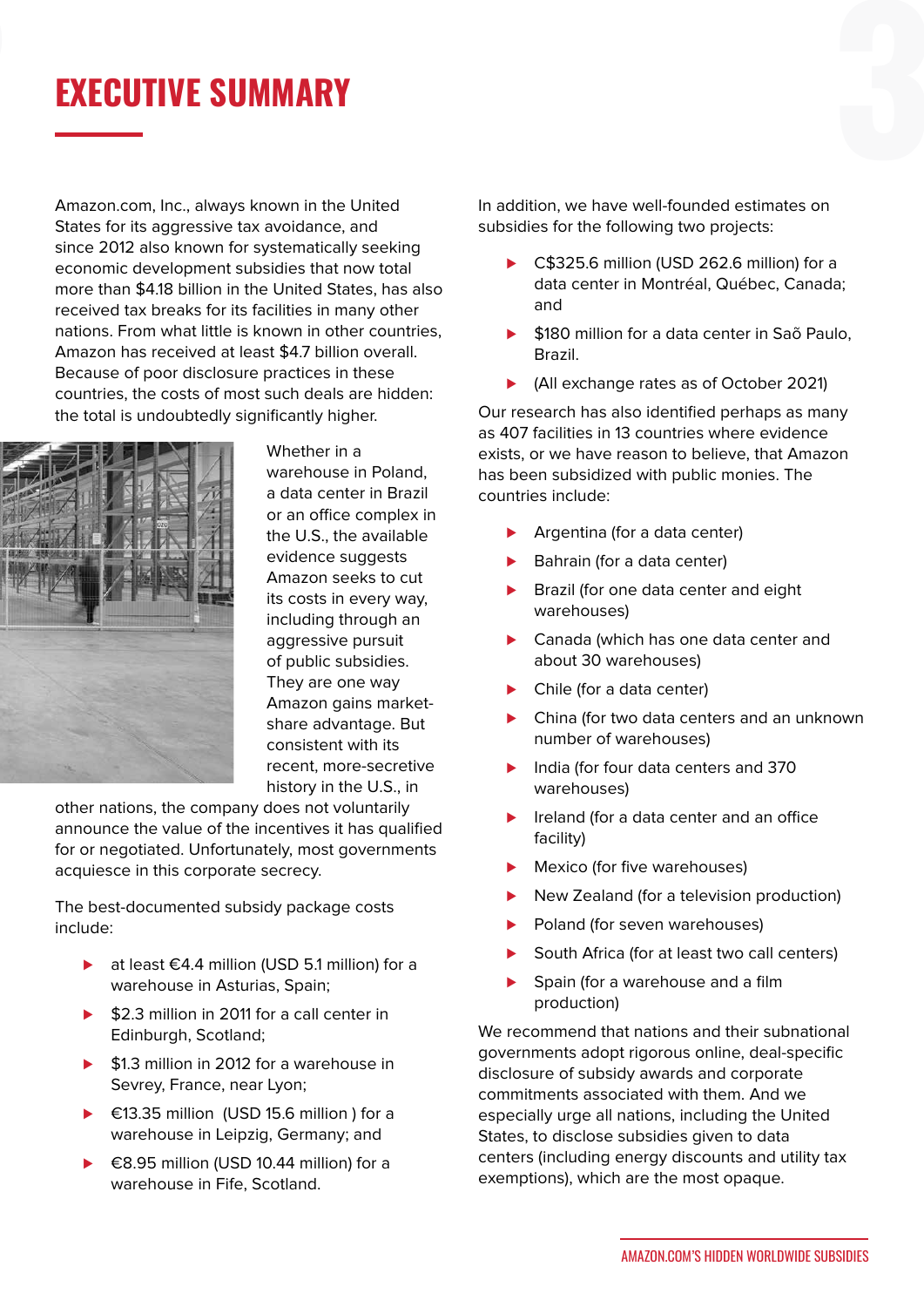## **INTRODUCTION**

Amazon is a very numbers-driven company, founded by a former hedge fund executive, Jeff Bezos. It began in 1994 as an online bookstore and originally structured its distribution system to legally avoid the obligation to collect state sales tax. This, along with lower overhead costs of not having "brick and mortar" stores, gave Amazon a price advantage that it used to grow market share.

The firm expanded rapidly, moving beyond books in 1998**1** and showing its first profit by 2003. 1998 also saw its first international operations when it bought online bookstores in Germany and the United Kingdom.**2** Amazon Web Services,**3** its lucrative cloud computing branch, began in 2002. In 2003, it opened its European headquarters in Luxembourg,**4** and its first non-U.S. data center was opened in Dublin in 2007.**5**

In 2005, Amazon announced a new service that would accelerate its need for new warehouses: Amazon Prime. By offering free delivery in two days to all subscribers to the service, Amazon created for itself the need to put more warehouses close to concentrated sources of demand. For the next several years, Amazon played a complicated salestax game, even building warehouses in some states such as Texas (and thereby creating "nexus," or the legal ability of a state to compel sales tax collection on in-state purchases) while still failing to collect sales taxes there.**6**

By 2011-2012, however, Amazon began abandoning that strategy, as states began demanding online

retailers join physical stores in paying sales tax. In exchange, it started demanding incentives for its new warehouses, and in early 2012, the company hired a veteran subsidy consultant and created an office within its public policy department that specialized in winning tax breaks.

THE COMPANY'S **DISTRIBUTION** FACILITIES ARE INVARIABLY LOCATED CLOSE TO HIGH-INCOME AREAS, AND CLOSE TO MAJOR HIGHWAYS, AIRPORTS, AND WATER PORTS.

(In December 2021, Good Jobs First released an updated version of the interactive story map covering the United States, "Mapping Amazon,"**7** which challenges the need for any such subsidies, documenting that the company's distribution facilities are invariably located close to high-income areas, i.e., those with the most Prime households, and close to major highways, airports, and water ports.)

In opening its tax-break office in 2012, Amazon had learned that every site location decision is an opportunity for what economists call "rent-seeking;" that is, generating profits based on political activity, rather than by becoming more efficient. Before 2012, Amazon had not received more than three subsidy awards in the U.S. per year; since 2012, it has averaged 19 per year. As of January 2022 the company had been awarded more than \$4.18 billion in the United States alone.**8**



However, since late 2016, when Good Jobs First published its first exposé on subsidies to Amazon in the U.S., the company has become more secretive about this aspect of its business model. That secrecy is now evident elsewhere.

This report focuses on subsidies Amazon has received outside the United States.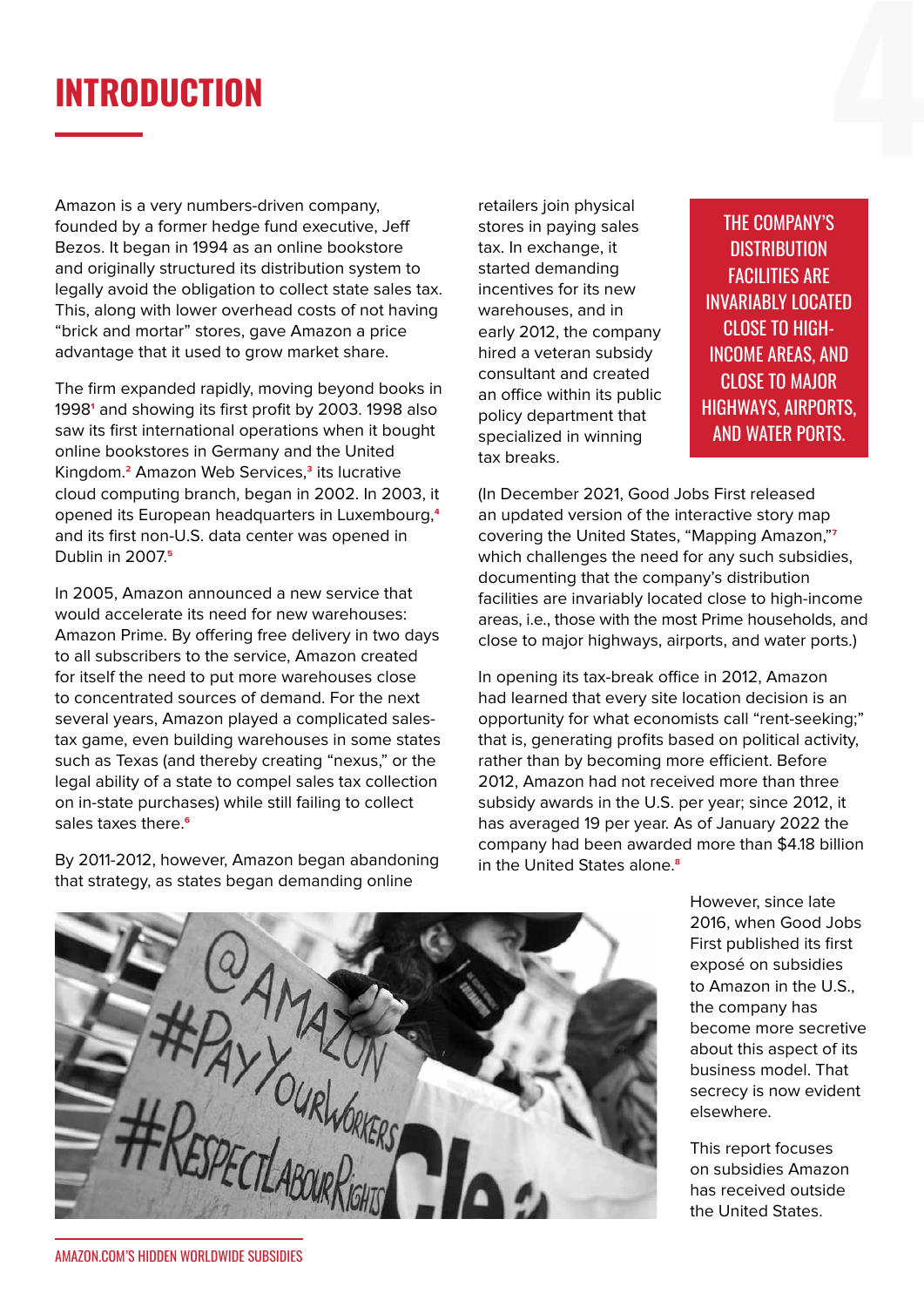Unfortunately, while the evidence consistently points to Amazon receiving<br>government support almost everywhere it goes, the lack of transparency in<br>many other countries makes it difficult, and for now impossible, to determ Unfortunately, while the evidence consistently points to Amazon receiving government support almost everywhere it goes, the lack of transparency in many other countries makes it difficult, and for now impossible, to determine the value of most of its non-U.S. subsidies. Even a highly democratic country like Canada, where it should be possible to find information on government spending, turns out to be unexpectedly non-transparent when it comes to investment incentives.

> The same is true for Australia. Indeed, if not for the occasional press report or boastful economic development agency putting some details into the public record, we would have little idea about investment attraction subsidies in either country.

> Or take Brazil. According to our colleagues at the International Budget Partnership there, the country is far behind the United States regarding subsidy transparency at the state and local level. And this in a country where the "guerra fiscal" is every bit as fierce as the "economic war among the states" in the U.S.**9**

Despite the lack of transparency in most of the world, Amazon has received more than \$4.7 billion in subsidies globally, and likely much more than that.

### **KEY FINDINGS: HIDDEN SUBSIDIES WORLDWIDE**

With some exceptions, such as Spain and New Zealand, subsidies given to Amazon.com are undisclosed or only partially disclosed in every continent Amazon operates (i.e., except Antarctica).

In **Argentina**, Amazon decided in October 2019 to build an \$800 million data center in a free-trade zone near Buenos Aires, reaping numerous tax benefits, including tax-free electricity.**10** However, the total value of the incentive package has not been revealed. While the cited article reveals that the company had second thoughts about its choice, Amazon finally received an extension of its start date due to Covid and recommitted to Argentina in 2020.**11**

**Bahrain** has hosted an Amazon data center since 2019. According to one article, Teresa Carlson, VP of Worldwide Public Sector at Amazon Web Services, "…lauded the investment advantages and incentives offered by Bahrain, as well as the attractive environment for foreign investment companies."**12** An email to the Bahraini embassy for details received no answer.

**Brazil** has an Amazon data center in Saõ Paulo**13** and eight warehouses located in four states: Four in Saõ Paulo state, and one each in Minas Gerais,

Rio Grande do Sul, Pernambuco, and the Distrito Federal. Our sources indicate Amazon spent \$1 billion on the data center project and received a complete ICMS (a form of VAT) exemption for its capital costs. Assuming that all of the cost of a data center is a capital cost, that would represent a minimum subsidy of \$180 million since Saõ Paulo's ICMS rate is 18 percent.

There are suggestions that subsidies may have gone to the three Amazon warehouses opened in 2020 in the states of Minas Gerais and Rio Grande do Sul, and in the Distrito Federal.**14** Given the intensity of Brazil's interstate "guerra fiscal," it is very likely that all of them received subsidies; the question is whether it is possible to pierce the country's relative lack of transparency.

**Canada** has one Amazon data center, launched in 2016,**15** and about 30 warehouses**16** totaling about eight million square feet. While evidence does not indicate subsidies outside Québec, we calculate below likely support received there.

The data center was established in Montréal in 2016. Québec is very prolific in providing subsidies, especially to high-tech industries. Montréal International promotional materials for data centers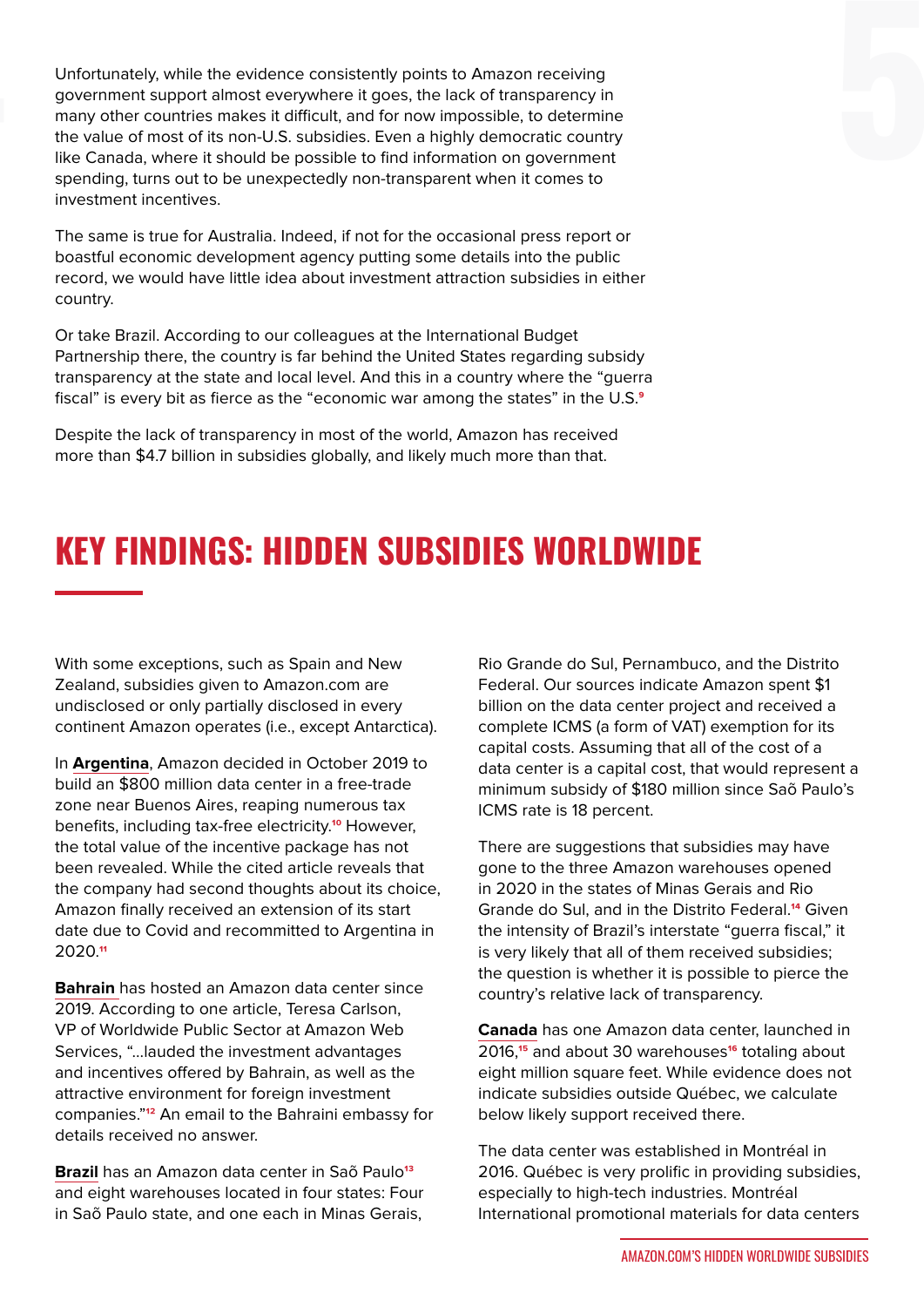

highlight provincial subsidies for major investment projects, sustainable building practices (LEED or similar certification), and research & development.**17** In addition, Hydro-Québec provides an economic development electricity discount to qualified companies. Given its aggressive behavior, it would be no surprise if Amazon negotiated an even better deal than the standard one. One would also need to know how much electricity the facility uses, and calculating that is not possible. The company does not report it, nor does it report the exact number of individual data centers within a "region."**18** But the Canada region has three "availability zones,"**19** each with one to six data centers within them.

According to a trade journal**20** each individual data center uses 25 to 30 megawatts of power. This means that the bare minimum of power consumed is 75 MW  $\times$  8760 hours per year = 657 million kwh, and at 2c/kwh, that equals a minimum electricity subsidy of C\$13.14 million per year, even without getting a discount lower than the standard one. In addition, since both the federal Goods and Services Tax (5 percent) and the Québec Sales Tax (9.975 percent) are fully refunded every month, this would equal a further C\$3.14 million subsidy per year minimum, assuming Amazon pays the normal economic development electricity rate of 3.19¢/kwh. For 20 years, this equals C\$325.6 million.

Canada has a reporting mechanism that is not available to the public. Created under the 1994 Agreement on Internal Trade, all 10 provinces plus its then-two (i.e., pre-Nunavut) territories set forth a Code of Conduct on Incentives which led the provinces to annually notify the federal Internal Trade Secretariat of the incentives they have given to firms. Unfortunately, these reports are only available for other provinces, but not the public, to review.**21**

**Chile**, which lost out to Argentina on the \$800 million data center, received a consolation prize of an edge location (mini-data center) with a \$50 million investment. The country had offered \$9 million in subsidies and free land worth \$30 million at the University of Chile for the data center, but it is unclear how much of that offer carried over to the edge location.**22**

**China** has a substantial history of provincial and municipal governments giving subsidies to attract investment. Our research in local and international media has so far not provided specific subsidy amounts, but we have determined that both of its data centers (Beijing**23** and Ningxia**24**) and at least one warehouse**25** did receive government support.

The **Czech Republic** has an Amazon warehouse in Dobroviz, adjacent to Prague's Vaclev Havel International Airport. Although this is a location eligible for regional aid under European Union state aid rules and press reports state that this warehouse received government support, there is no state aid paper trail,**26** which seems unusual. See further discussion under "Poland" below and in the "Amazon secrecy" section of this report.

According to a confidential source, Amazon in **France** received a \$1.3 million aid award in 2012 for a warehouse outside Lyon, in the town of Sevrey. Capital investment was \$51.4 million, which at thencurrent exchange rates equals about €39.6 million. This state aid was awarded under the EU's General Block Exemption Regulation (GBER) and did not need to be reported to the EU's Directorate-General for Competition because the size of the investment was smaller than the reporting thresholds in effect at that time.

In **Germany**, Amazon received €13,347,153 in regional aid in Leipzig, in the former East Germany.**27** Like the French aid, this was awarded under the GBER, but it was notified to the European Commission because it exceeded the reporting threshold. It is conceivable that some additional warehouses received small subsidies prior to new transparency rules introduced in June 2016. Indeed, this is true in all of the richer states of the EU.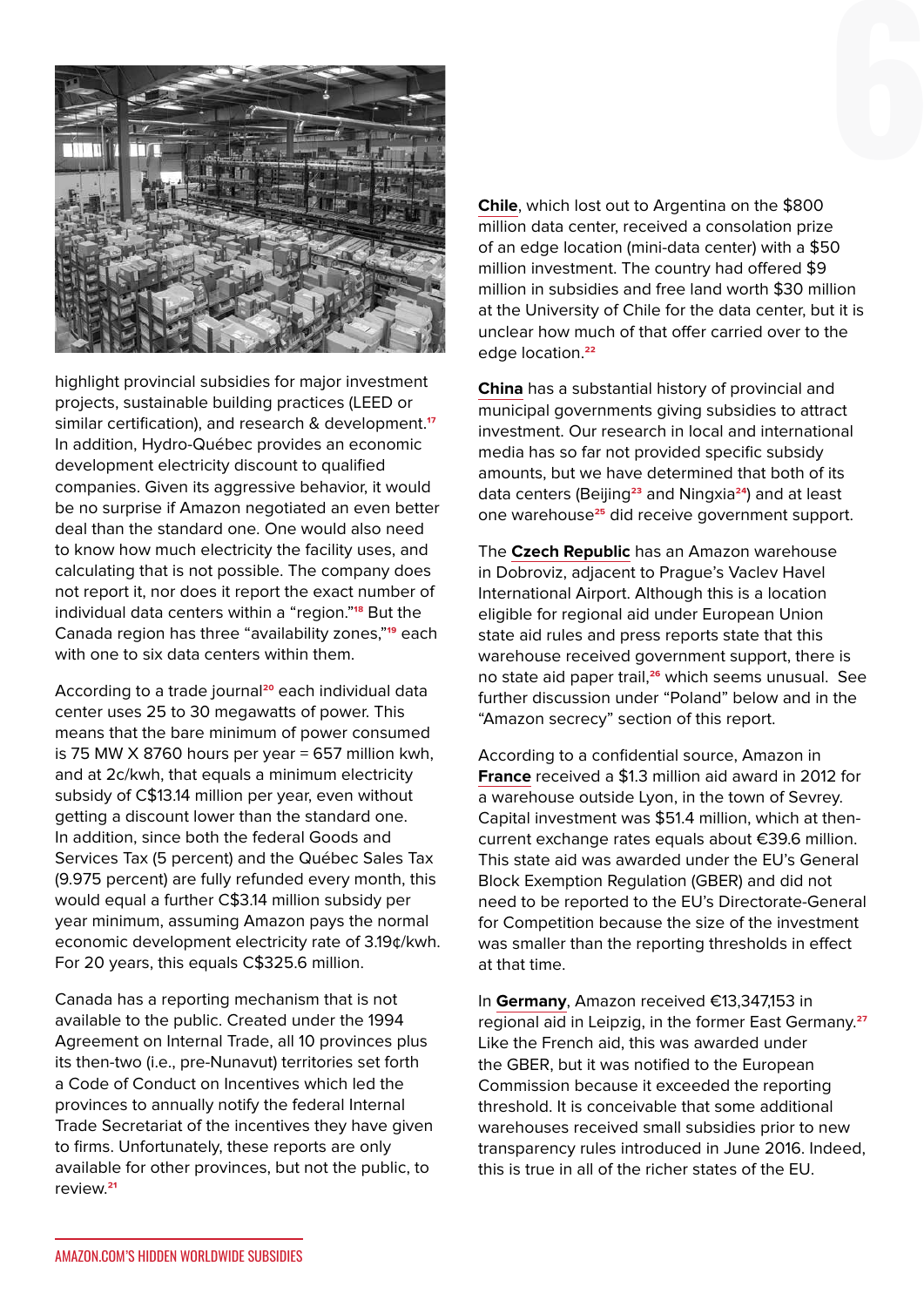**India** is another country with an intense "economic war among the states" and low transparency. It has a gigantic network of at least 370 Amazon distribution centers of all sizes,**28** totaling over 10 million square feet in space. It also has a data center in Mumbai,**29** with three more centers recently announced to open in Hyderabad, on an investment of \$2.77 billion.**30** An article touting the Hyderabad data centers lists a dizzying array of incentives the company could be eligible for, while not specifying what Amazon will actually receive. Among those listed were a 25 percent lease subsidy, discounted land, a 10 percent R&D grant, and exemption from the Pollution Control Act for data centers.**31**

Indian states routinely publish their industrial policies, which include numerous investment subsidies. The state of Telangana, which includes Hyderabad, states that its policy for mega-projects is to extend all applicable incentives and it "will also extend tailor-made benefits to Mega Projects to suit to a particular investment requirements on case to case basis."**32** The country as a whole has 265 operational Special Economic Zones (SEZs),**33** and Amazon's massive Hyderabad office

campus, second in size only to Seattle, is located in the Nanakramguda SEZ.**34**

In **Ireland**, Amazon has received aid for a data center in Dublin (2005) and a customer support facility

(2007). In both cases, IDA Ireland, the country's investment promotion agency, refused to disclose the amount to the public.**35**

In **Mexico**, Amazon has ten fulfillment centers and 27 delivery stations as of September 2021.**36** Mexican sources we consulted unanimously agree that Amazon's facilities have routinely received support from Mexican state governments. Unfortunately, government transparency is poor in Mexico, and Good Jobs First's freedom of information requests filed on December 3, 2020 and subsequent follow-up requests with the states of Mexico, Jalisco, and Nuevo Leon have produced no results.

The situation in **Poland** is something of a mystery. Of seven current distribution centers set up mainly to serve Germany, we determined that at least two are located in Special Economic Zones (SEZs). Among the benefits of an SEZ is a reduced rate of income tax, from 30 percent to 15 percent. We believe that this should generate a record of state aid to Amazon at the EU Directorate-General for Competition (cabinet agency), but we have been unable to find one. Moreover, given the nation's income level, any location in Poland is eligible for regional aid, so we assume that Amazon sought such government support at all of its Polish locations, given its behavior in the United States and the richer EU Member States.

Another possibility is that Amazon is receiving state aid under the guise of an obscurely named subsidiary. See the discussion of the Facebook precedent for this in the "Amazon secrecy" section.

Finally, all of the Polish warehouse projects were set up prior to the June 2016 lowering of the notification thresholds under the GBER, so it is possible all were under the threshold. Before then, a GBER

> project only needed to be individually notified if the investment was greater than €50 million. Under the new rules, every company that receives €500,000 or more in aid must be reported to the Commission.

In **Slovakia**, Amazon has one warehouse in an aid-eligible region.**37** As in the Czech Republic and Poland, we would expect state aid to have been given. But we see no EU record of such aid, which again may reflect a pre-2016 award and/or the use of a disguising corporate identity.

**South Africa** uses investment incentives to attract call centers. Amazon established call centers in Cape Town in 2010 (however, contemporary press accounts said no incentives in this case) and in 2011. It hired 3,000 virtual call center staff to work from home in 2020. All indications suggest that the company did receive incentives for this last set of

#### AMAZON.COM'S HIDDEN WORLDWIDE SUBSIDIES

THE AVAILABLE EVIDENCE SUGGESTS AMAZON SEEKS TO CUT ITS COSTS IN EVERY WAY, INCLUDING THROUGH AN AGGRESSIVE PURSUIT OF PUBLIC SUBSIDIES.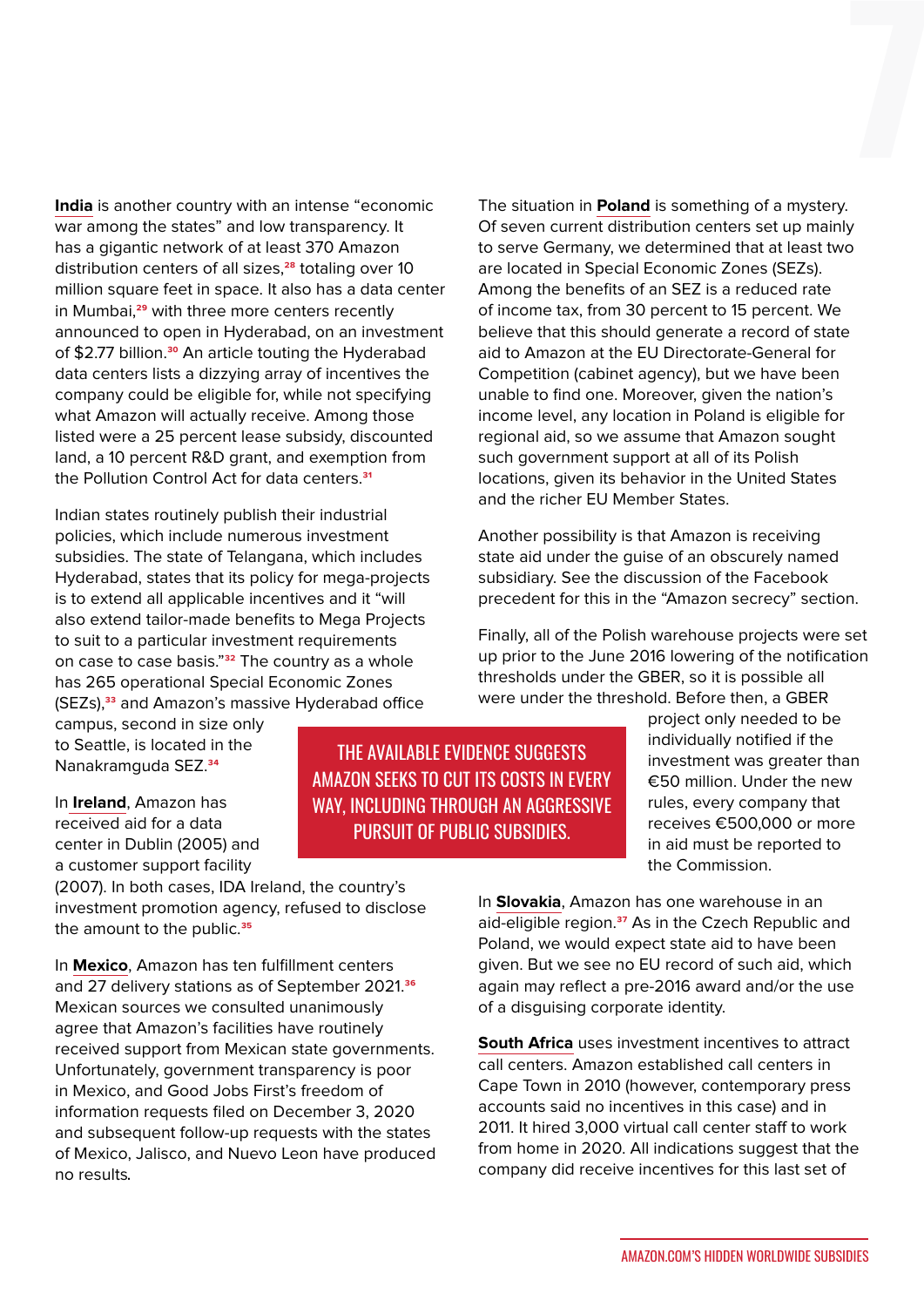hires;**38** however, the amount was not disclosed. We have not yet been able to establish whether the company received subsidies for any of these projects.

In the **United Kingdom**, Amazon has received subsidies for a warehouse and a call center, both in 2011. The warehouse, in Fife, Scotland, received €8,951,407 in regional aid under the GBER and that aid was duly notified.**39** A confidential source also revealed to us aid to a call center in Edinburgh, that was too small to notify at the time. Employing 500 people, the call center received USD 2.3 million. The level of capital investment was not available, but call centers are not capital-intensive.

In the **United States**, Amazon has received state and local subsidies most recently tallied by Good Jobs First at more than \$4.18 billion. This figure is incomplete because there are at least nine projects for which the full value of the government support to the company is unavailable, and because utilitytax exemptions for its Amazon Web Services (AWS) data centers are undisclosed in many states. (AWS is the world's largest cloud-computing provider.) The details are available at Amazon Tracker.**40**



#### **AMAZON'S AGGRESSIVE PURSUIT OF SUBSIDIES**

Our most important finding about Amazon's pursuit and acquisition of subsidies is that it leverages its power to collect the highest possible subsidy. This is consistent with many other findings about the company's miserly, numbersobsessed culture, which pervades its relationships with workers, third-party vendors, suppliers, and customers.

How do we know this? First, there is the evidence from the United States. As previously discussed, in 2012, Amazon opened an office to pursue subsidies whenever it opened a new U.S. facility. To date, Good Jobs First has been able to document that Amazon has received more than \$4.18 billion in state and local government support, an amount that continues to grow as the company gains almost 20 new deals per year stateside.

Second, some of the subsidies Amazon has received in the European Union are quite small, suggesting the company pursues every euro-cent. In theory, "state

AMAZON.COM'S HIDDEN WORLDWIDE SUBSIDIES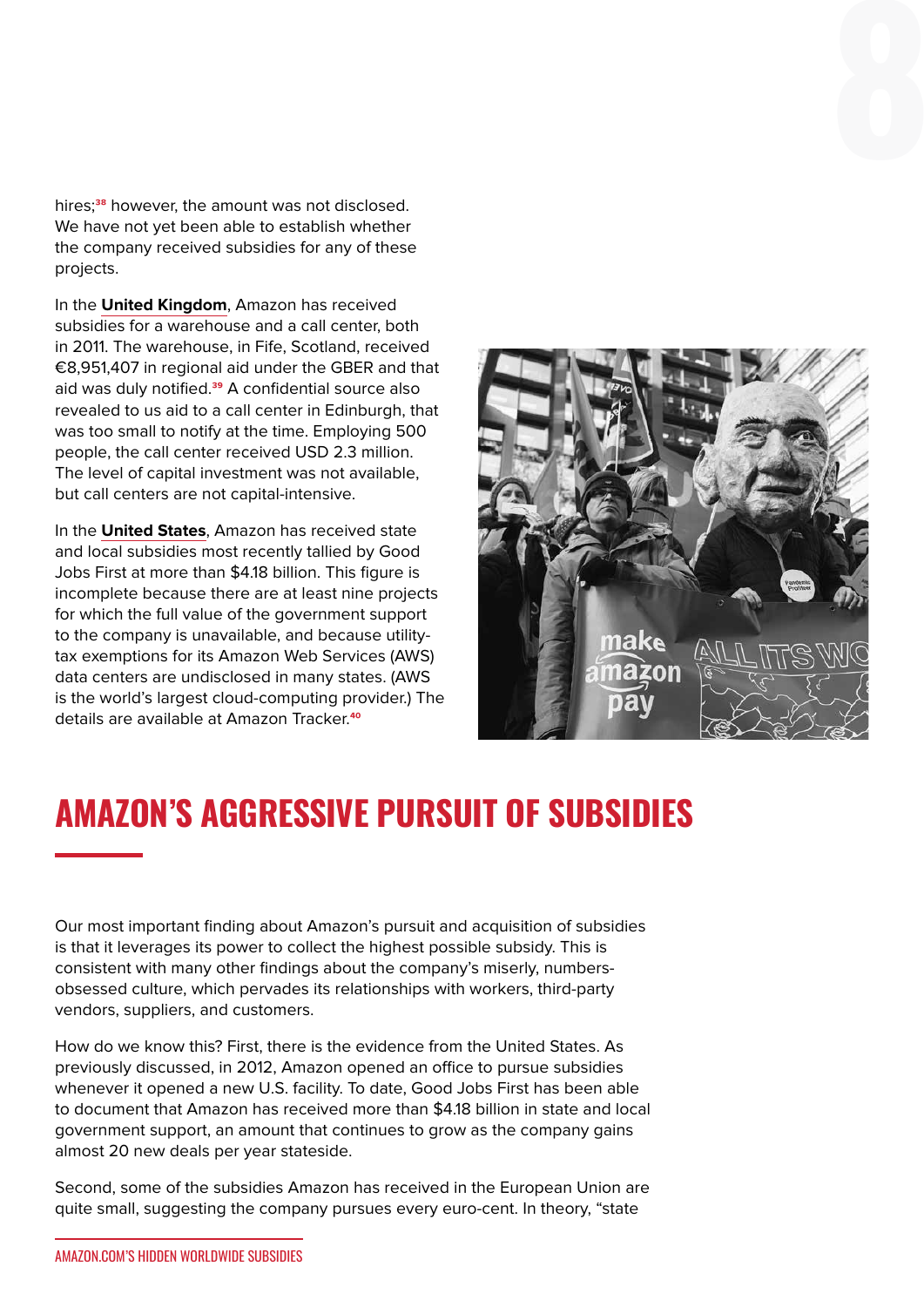AMAZON'S MISERLY,<br>NUMBERS-OBSESSED<br>CULTURE, PERVADES<br>ITS RELATIONSHIPS<br>WELLATIONSHIPS AMAZON'S MISERLY, NUMBERS-OBSESSED CULTURE, PERVADES ITS RELATIONSHIPS WITH WORKERS. THIRD-PARTY VENDORS, SUPPLIERS, AND CUSTOMERS.

aid" (the EU term for subsidies) in the European Union is more transparent than in the United States, because individual aided projects and state aid programs (known as "schemes" in UK English and Euro-English) must be notified to the European Commission in advance and not implemented until approved. However, Member States long complained that

the notification requirements were too onerous, and in 1998, the European Council issued a compromise: aid received under the General Block Exemption Regulation (GBER) only needed post-award disclosure of the beneficiary, and only if the investment totaled at least €50 million.**41**

Despite this disclosure cutoff, we learned from a confidential source the amounts of two subsidies Amazon received in the European Union that were too small to notify at the time of investment: \$2.3 million for a call center in Edinburgh, and \$1.3 million for a \$51.4 million (approximately €39.6 million) warehouse near Lyon, France. These small amounts, the latter with an aid intensity of just 2.53 percent, indicate that Amazon pursues any subsidies it is eligible for, no matter the size.

Third, many of the developing countries where Amazon has large networks of facilities are places widely known for aggressive subsidy use by subnational (i.e., state, provincial, or local) governments. This includes provinces and local governments in China and states in India, Mexico, and Brazil. There are cases where Brazilian states have offered larger incentive packages to automobile companies than U.S. states have.**42**

# **AMAZON SECRECY**

As more attention has been focused on its tax maneuvers, working conditions, and subsidygrubbing, Amazon has become more secretive in how it operates. This report details the company's secrecy regarding subsidies.

In December 2016, Good Jobs First issued its first study that tallied then-known subsidies to Amazon within the U.S. Our impression since then is that the company has sought to reduce the disclosure of the costs of incentive packages. In its running tally of U.S. subsidy deals, Good Jobs First shows nine Amazon facilities, approved since January 1, 2017, for which either the total or a large package component's value is unknown. Amazon Web Services, the company's market-leading cloudcomputing arm, routinely enjoys subsidy secrecy for the energy-tax exemptions its data centers enjoy.**43**

In its subsidy auction for a second headquarters, or HQ2, Amazon tried to have it both ways. Starting in September 2017, it staged only the sixth public jobs auction in U.S. history<sup>44</sup>, and by far the most highly publicized. The enormous flood of earned media helped create more pressure on the bidding governments, and many of the known bids were in the multiples of billions of dollars. But Amazon also imposed Non-Disclosure Agreements (NDAs) on the bidding governments, and prevailing professional norms among public officials meant they were all too glad to refuse disclosure. Even after 218 bidding North American governments did not make the first cut ("losing" to 20 "finalists"), most still hid their bids.

Another type of secrecy involves the use of code names and Limited Liability Companies (LLCs). Often, a city's leaders will not know they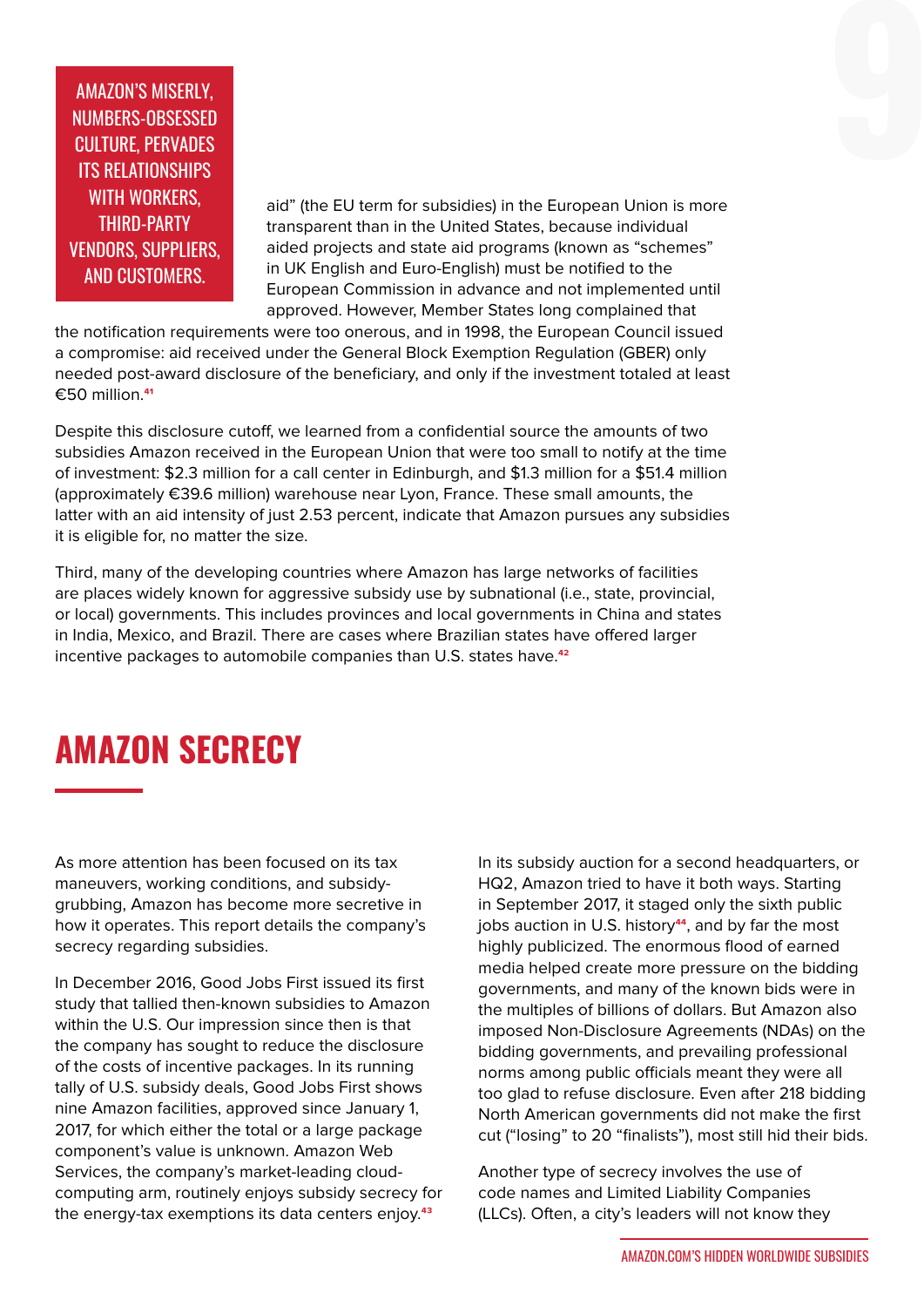are dealing with Amazon until just before the time comes to authorize subsidies and make key land-use approvals. In Grand Island, N.Y., in 2020, town council members considered "Project Olive" proposed by a developer even as Amazon warehouse jobs popped up at the address in online searches. This makes it very difficult for local residents to comment or organize when they don't know who they are dealing with.

In other countries, we have found similar secrecy ploys. Amazon obtained a confidentiality agreement from Siero, Asturias, Spain, as it negotiated subsidies for a warehouse there.**45** When New Zealand negotiated with Amazon Productions to subsidize a "Lord of the Rings" television series production, the Economic Development Ministry resisted Official Information Act requests for documentation from the negotiations.**46**

We believe Amazon also pursues secrecy within the European Union, most likely by negotiating under the name of one of its 2400+ subsidiaries. Facebook did this in Sweden in 2011, with the country's EU state aid notification attributed to a subsidiary named Pinnacle Sweden A.B., rather than to Facebook itself.**47**

Amazon has seven warehouses in Poland, and every region in the country is poor enough to offer regional aid under EU state aid rules. More specifically, our research has established that at least two of the Amazon warehouses are located within Special Economic Zones (SEZs), which provide a broad menu of state aid to companies locating there. For example, one is located in the Katowicka SEZ (KSSE), in the Gliwicka sub-zone to be precise. It is easy to find Amazon's KTW3 facility on Google Maps (https://tinyurl.com/nemsevxm), clearly located within the SEZ boundaries and adjacent to plenty of other companies that show up on the SEZ authority's reports. But if you search for Amazon in the SEZ directory, it is nowhere to be found. If you search the Polish state aid transparency website, SUDOP, the name "Amazon" is similarly absent.

Has Amazon really received no state aid in Poland? This flies in the face of everything we know about the company's approach to government support

#### THE COMPANY HAS SOUGHT TO REDUCE THE DISCLOSURE OF THE COSTS OF INCENTIVE PACKAGES

in the United States and other countries in the European Union. Moreover, Poland's investment promotion agency has given Amazon multiple awards for its exemplary performance

as a foreign investor, including "Biggest Investment of the Year" in the "Employment" category in 2013 (for three warehouses with 6,000 full-time jobs).**48** The press release explicitly states, "PAIiIZ supported the implementation of this record investment," but then fails to specify the amount of support.

In addition, in 2005 and 2007, Amazon received aid for facilities in Dublin and Cork, respectively; newspaper reports stated that the amount of the subsidies awarded by IDA Ireland were "confidential."**49**

Despite Amazon's secrecy, we have been able to identify dozens of the company's non-U.S. facilities that we believe have received government support. Unfortunately, at this time, we can determine the exact subsidy values for only a handful of them.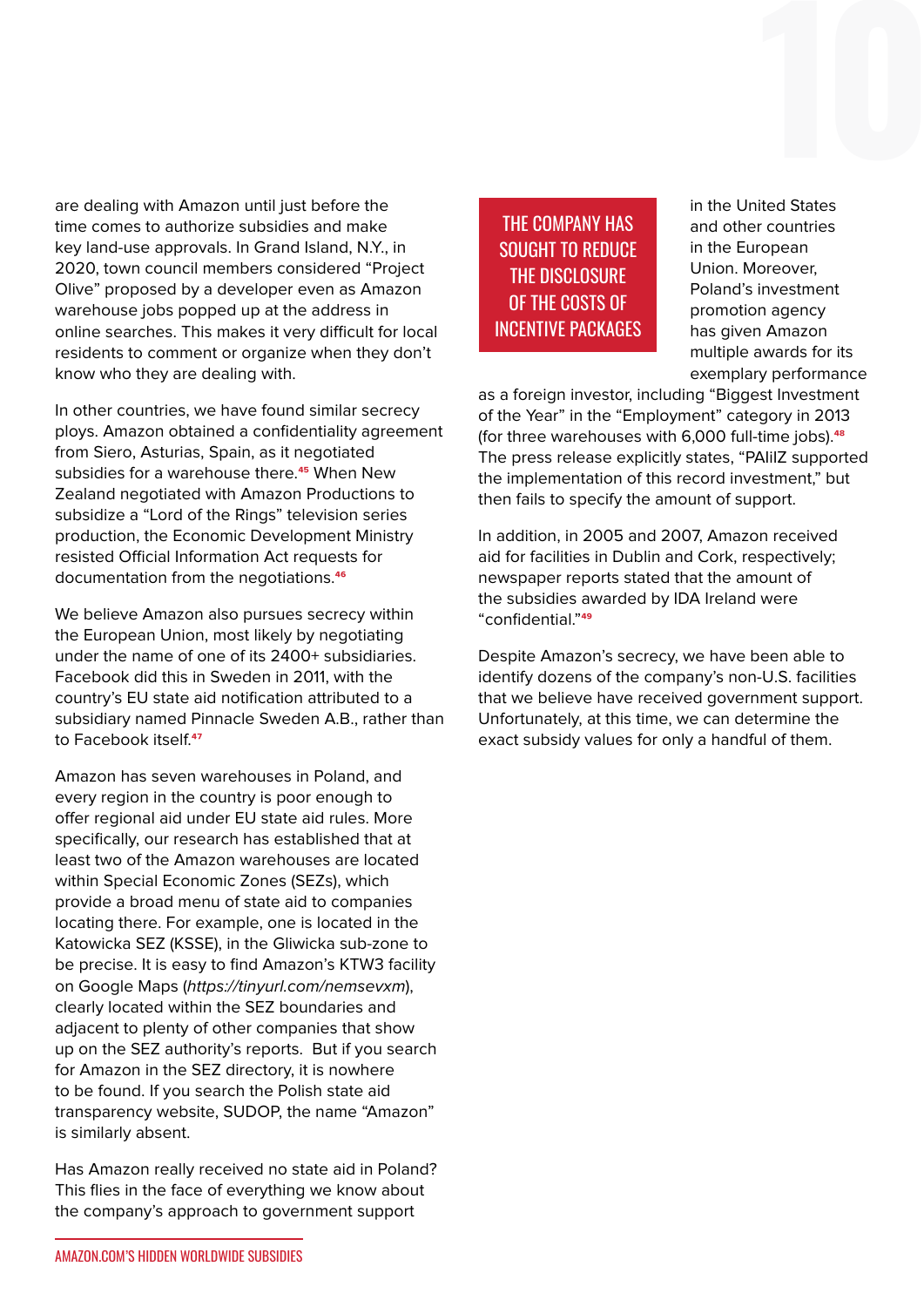## **POLICY CONCLUSION**

The systematic pursuit and receipt of government subsidies is an integral part of Amazon's profit maximization strategy—globally. In the United States, Good Jobs First has documented more than \$4.18 billion and counting in state and local subsidies to the firm. In Europe, there is EU-reported state aid in Germany and the United Kingdom, as well as non-reported aid in France, Ireland (amount "confidential"), and the United Kingdom, and we consider it all but certain that the company has received subsidies in Poland as well.

Because Prime service is available only in a few richer Member States of the European Union, it is plausible that Amazon has had to locate warehouses outside of areas eligible for regional aid. (That is, poorer nations have fewer high-income households, so Amazon has not targeted them with Prime subscription eligibility. Conversely, those more-affluent countries targeted for Prime often don't qualify to offer state aid in the given region.) In the rest of the world, Amazon is located in countries well known for subnational governments' subsidies, so it is likely to have received support in those countries, as we have detailed.

As badly disclosed as Amazon's warehouse subsidies are, its data center incentives are even more opaque. This is true in the U.S. and elsewhere, especially because the largest subsidies given such facilities are electricity discounts and utility tax exemptions, which typically become perpetual entitlements once awarded. To compute their value, one would need to know not only the discount and exemption rates per kilowatt hour, but also the facility's rate of consumption.

Because Amazon's actions are now under heightened scrutiny for potential anti-trust violations, we should remember that government support is another aspect of fair competition policy. Indeed, the European Union manages its state aid system from within its Directorate General for Competition. It makes a company's market power part of its assessment when considering regional aid requests. Other nations would benefit by linking the two issues as well. But by failing to disclose their subsidies to Amazon, too many nations hide their pro-monopoly spending.



To address these problems, we recommend the following policy reforms.

#### **Stop Giving Amazon Subsidies:** Ideally,

governments would stop giving aid to Amazon, one of the largest companies in the world. State aid is intended to help companies grow their operations in areas they otherwise wouldn't and help disinvested communities receive an economic jolt: subsidies to Amazon do neither; the multinational corporation must open in numerous communities to meet its rapid delivery commitments, and chooses where to locate based on proximity to major transit routes, its Prime customers and where it can access cheap natural resources. If this is not possible, then:

**Universal Subsidy Disclosure:** Nations and their subnational governments should disclose, online and at least annually, the names of the entities that have been awarded subsidies, the source and value of each subsidy award, the ultimate corporate parent of the subsidized entity, and the pledged investments, jobs to be created, and frontline wage and benefit levels.

**Data Center Subsidy Disclosure:** To address a problem that applies in the United States and many other countries, governments and utilities should disclose the value of all electricity (or other energy) discounts and utility tax exemptions or discounts for each individual facility at least annually, as well as the name of the subsidized entity and its ultimate corporate parent.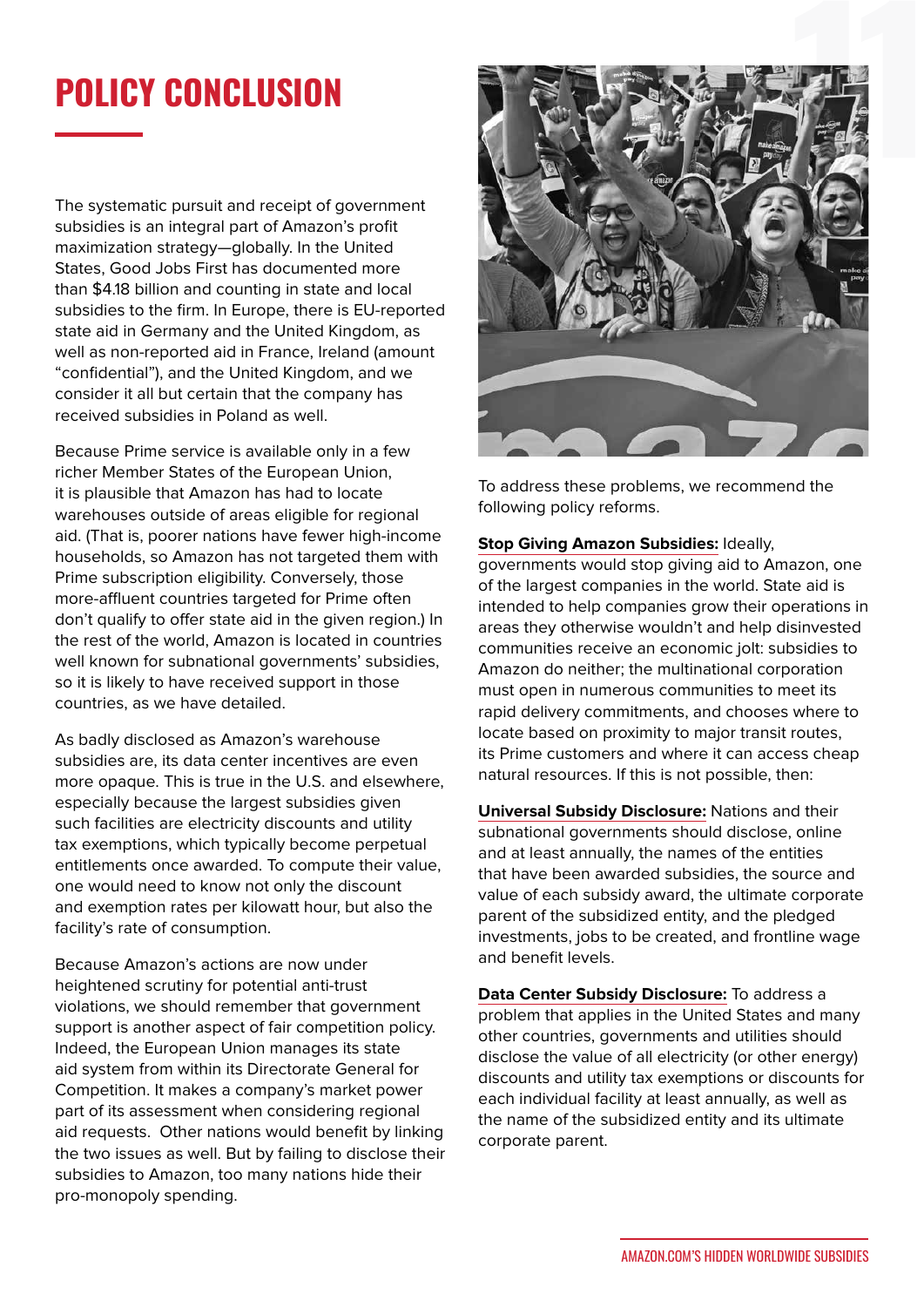## **ENDNOTES**

**1** Saul Hansell, **"Amazon.com is expanding beyond, books,"** New York Times, August 5, 1998, https://www.nytimes.com/1998/08/05/ business/amazoncom-is-expanding-beyond-books.html

**2 "Amazon.com,"** Britannica, https://www.britannica.com/topic/ Amazoncom

**3 "Amazon.com launches web services,"** press release, https://press. aboutamazon.com/news-releases/news-release-details/amazoncomlaunches-web-services

**4** Institute for Local Self-Reliance, "**Timeline of Amazon's Expansion,"** https://ilsr.org/wp-content/uploads/2016/11/ILSR\_AmazonTimeline.pdf

**5** Amazon Web Services, **"Global Infrastructure,"** https://aws. amazon.com/about-aws/global-infrastructure

**6** Thomas Cafcas and Greg LeRoy, **"Will Amazon Fool Us Twice?"** (Washington: Good Jobs First, 2016), pp. 6-7, https://www.goodjobsfirst. org/sites/default/files/docs/pdf/amazon-subsidies.pdf

**7** https://storymaps.arcgis.com/stories/

adc5ff253a3643f88d39e7f3ef1a09ee

**8** See Good Jobs First's Amazon Tracker, https://www.goodjobsfirst. org/amazon-tracker

**9** André Rodríguez-Pose and Glauco Arbix, **"Strategies of Waste: Bidding Wars in the Brazilian Automotive Sector,"** International Journal of Urban and Regional Research, March 2001, pp. 134-154; Kenneth P. Thomas, Investment Incentives and the Global Competition for Capital (New York: Palgrave Macmillan, 2011).

**10 "Is it because of Vicentin or is there something else?: why Amazon is moving away from Argentina and approaching another country in the region,"** iProUP, June 30, 2020, https://www.iproup.com/ innovacion/14855-investment-dollars-why-amazon-is-moving-awayfrom-argentina

**11 "Amazon solicitó un año y medio de prórroga para instalarse en Bahía,"** La Nueva, May 12, 2020. https://www.lanueva.com/nota/2020- 12-5-6-30-54-amazon-solicito-un-ano-y-medio-de-prorroga-parainstalarse-en-bahia

**12 "ICT Infrastructure hailed,"** Gulf Daily News, September 25, 2017.

**13** According to Wikileaks, there is also a data center in Rio de Janeiro: https://wikileaks.org/amazon-atlas/map

**14 "Amazon inaugurates three more distribution centers in Brazil and expands Prime service,"** CE Noticias Financieras English, November 9, 2020.

**15** https://aws.amazon.com/about-aws/global-infrastructure

**16 "Amazon global supply chain and fulfillment center network,"** https://www.mwpvl.com/html/amazon\_com.html

**17** Montréal International, **"Montréal: The ideal location for data centers,"** https://www.montrealinternational.com/en/publications/ montreal-the-ideal-location-for-data-centres

**18** According to Amazon Web Services, it normally establishes multiple, physically separate data centers in a location to create greater reliability with independent power sources, cooling, and security services for each data center, to create what it calls a "region." https:// aws.amazon.com/about-aws/global-infrastructure/regions\_az

**19** Danilo Poccia, **"Now Open – Third Availability Zone in the AWS Canada (Central) Region,"** AWS News Blog, March 30, 2020, https:// aws.amazon.com/blogs/aws/now-open-third-availability-zone-in-theaws-canada-central-region

**of AWS,"** EnterpriseAI, November 14, 2014, *https://www.enterpriseai.*<br><del>AMAZON.</del>COM'S HIDDEN WORLDWIDE SUBSIDIES **20** Timothy Prickett Morgan, **"A rare peek into the massive scale** 

news/2014/11/14/rare-peek-massive-scale-aws

**21** Kenneth P. Thomas, **"Regulating Investment Attraction: Canada's Code of Conduct on Incentives in a Comparative Context,"** Canadian Public Policy, 2011.

**22 "Latin America: Chile offers subsidy to secure Amazon base over Argentina,"** M-Brain Chile News, April 20, 2018.

**23 "Amazon to launch its first data center in China,"** Data Center Dynamics, December 19, 2013, https://www.datacenterdynamics.com/ en/news/amazon-to-launch-first-data-center-in-china

**24** China Business Journal C-10. **"War in the Clouds"**, in Chinese.

**25 "Amazon China's Chengdu fulfillment center launches today,"** in Chinese.

**26 "Amazon comes and has great deals with it,"** Newton Industry Specialized Digest – Czech Republic, November 8, 2013; **"Czech Republic: Amazon to build 100,000 m2 warehouse near Prague,"** M-Brain Czech Republic News, October 21, 2013.

**27** European Commission, **"'Transparency System' for regional aid for large investment projects,"** 2017, https://ec.europa.eu/competition/ state\_aid/register/msf\_2017.pdf

**28** MWPVL International, **"Amazon Global Supply Chain and Fulfillment Center Network,"** https://www.mwpvl.com/html/amazon\_ com.html

**29** Amazon Web Services, **"Global Infrastructure,"** https://aws. amazon.com/about-aws/global-infrastructure

**30 "Amazon to invest a whopping Rs 20,761 cr to set up data centers in Telangana,"** The News Minute, November 6, 2020, https://www. thenewsminute.com/article/amazon-invest-whopping-rs-20761-cr-setdata-centers-telangana-137030

**31** "**Amazon deepens ties with Telangana,"** Telangana Today, November 7, 2020, https://telanganatoday.com/amazon-deepens-tieswith-telangana

**32** Government of Telangana, Industries & Commerce Department, **"Incentives for setting up of new industrial enterprises in Telangana**  State," November 29, 2014, https://tsiic.telangana.gov.in/pdf/2014INDS\_ MS28.pdf

**33 "Fact Sheet on Special Economic Zones as on 31.01.2021,"** http:// sezindia.nic.in/upload/602380372b1efMX-M452N\_20210210\_153158. pdf

**34 "Amazon, Google plan to expand in Hyderabad (Amazon to set up its campus of 1.6 million square feet at Nanakramguda SEZ),"** Financial Chronicle, November 1, 2013.

**35** Associated Press International, **"Amazon.com opening Web support center in Ireland,"** January 13, 2005; Associated Press, **"Amazon.com opens support base in Ireland,"** April 23, 2007.

**36** Sentido Comun, "**Amazon inicia operación de cuatro centros de envío; suma 10 en México,"** September 23, 2021, https://www. sentidocomun.com.mx/breves.phtml?id=100692

**37 "Amazon could employ more than 1,000 people,"** Slovak Spectator, March 15, 2017.

**38** Bradley Prior, **"Big Amazon Expansion in South Africa,"** Mybroadband, June 21, 2020, https://mybroadband.co.za/news/cloudhosting/356737-big-amazon-expansion-in-south-africa.html

**39** European Commission, **"'Transparency System' for regional aid for large investment projects,"** 2017, https://ec.europa.eu/competition/ state\_aid/register/msf\_2017.pdf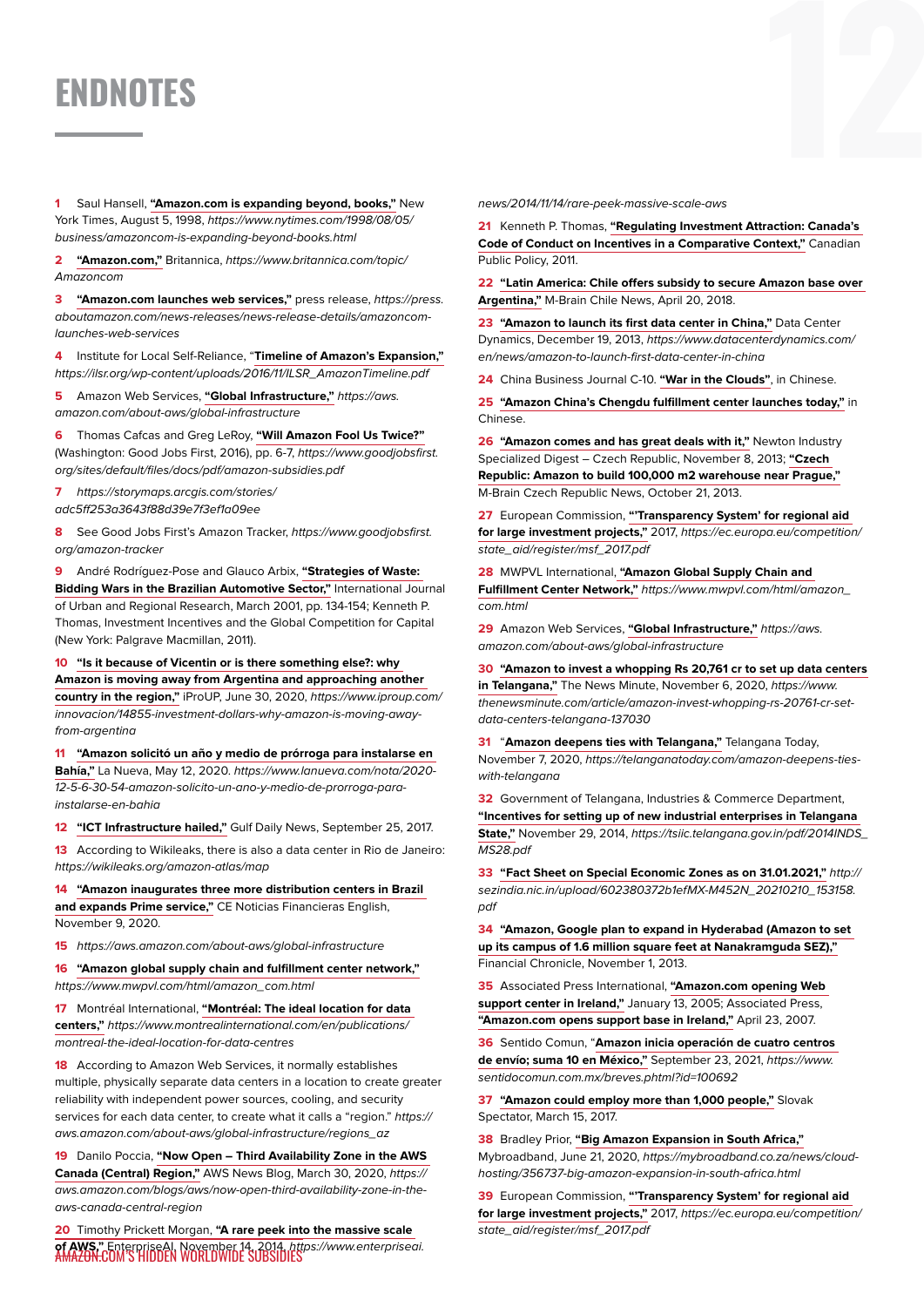#### **40** Amazon Tracker, **https://www.goodjobsfirst.org/amazon-tracker**

**41** Beginning June 1, 2016, new GBER transparency requirements mean Member States must identify all aid beneficiaries of €500,000 and above within six months of awarding the aid. See Fiona Wishlade, **"Regional State Aid Control: Does it Need Rebooting or Re-routing?"** European Policy Research Paper #114, University of Strathclyde Publishing, January 2020, p, 19.

**42** Kenneth P. Thomas, **"Investment Incentives and the Global Competition for Capital"** (New York, Palgrave Macmillan, 2011).

**43** For a list of those states that fail to disclose even the aggregate state revenue losses created by data center utility tax exemptions (much less facility-specific costs), see **"Money Lost to the Cloud: How Data Centers Benefit from State and Local Government Subsidies,"** Good Jobs First, October 2016, at: http://www.goodjobsfirst.org/sites/ default/files/docs/pdf/datacenters.pdf

**44** The others were General Motors for its Saturn plant in 1982, Boeing three times for its 787 and 777 lines as well as its headquarters, and Tesla in 2015 for its battery "giga-factory".

**45** See **"Podemos considerar "inadmisible"que el Principado no revele el contrato de Amazon,"** La Voz de Asturias, March 13, 2021, https://www.lavozdeasturias.es/noticia/asturias/2021/03/13/ podemos-considera-inadmisible-principado-revele-contratoamazon/00031615635942958341289.htm

**46** https://www.stuff.co.nz/entertainment/110934799/lord-of-the-ringstv-series-government-talks-with-amazon-studios-stay-secret

**47** https://www.aftonbladet.se/nyheter/a/e82KQK/mannen-bakom-itjattarnas-miljoner-lobbyist-och-diplomat

**48** https://www.paih.gov.pl/20141029/amazon\_is\_open

**49** Associated Press International, **"Amazon.com opening Web support center in Ireland,"** January 13, 2005; Associated Press, **"Amazon.com opens support base in Ireland,"** April 23, 2007